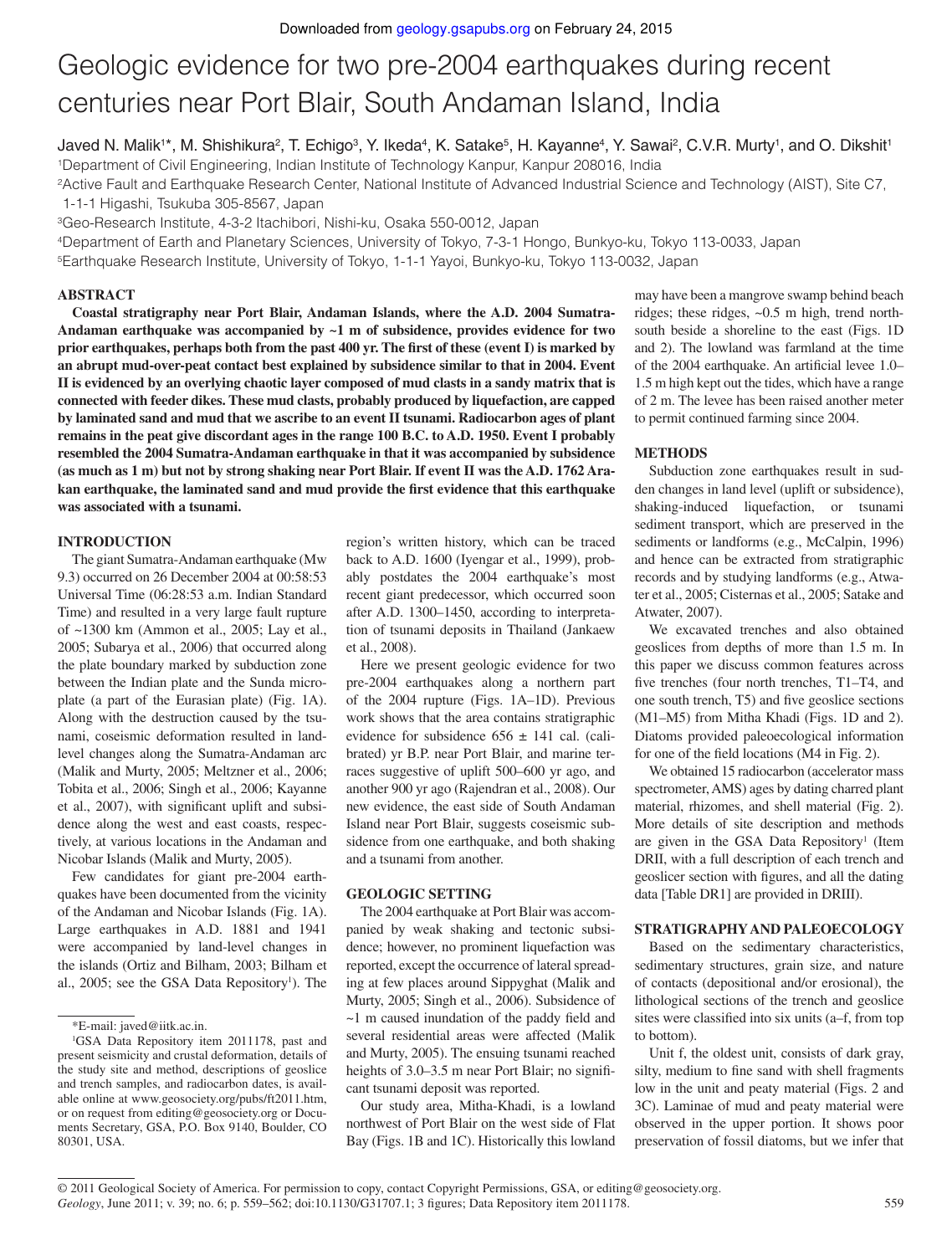

wetland. The unit has a gradational contact with underlying unit f but a sharp contact with overlying unit d (Fig. 3C). Fossil diatom assemblages are dominated by a few brackish and marine species (*Pseudopodosira westii*, *Tryblionella cocconeiformis*, and *T*. *compressa*) low in unit e, by other brackish species (*Caloneis lineariz* and *Diploneis suborbicularis*) in the middle, and by freshwater and brackish-water taxa in the upper part (*Diadesmis contenta*, *Pinnularia* spp., and *Cosmioneis pusilla*). This vertical change in diatom assemblages implies that a vegetated wetland became mostly emerged from tidal water during the deposition of unit e.

Unit d is massive, bluish-gray clayey silt (Figs. 2 and 3A–3D) that has a sharp contact with unit c (Fig. 2); in places unit c is intruded by fine silty sand dikes (Figs. 3A and 3B). Multiple intrusions of dikes and sills have resulted in development of a blocky structure. Approximately 4 cm above the lower contact, a sample includes many brackish-marine diatom species (*Diploneis suborbicularis*, *Lyrella lyra*, and *Tryblionella cocconeiformis*) (Fig. 2). This probably indicates that the area was submerged to intertidal depths.

Unit c shows chaotic nature, with a matrix of silty sand and clasts of mud and peat (Fig. 2; Fig. DR4b). It is indistinctly layered in trench T1 (Fig. 3A). The mud and peat clasts were likely derived from unit d during strong shaking.

Unit b comprises parallel, well-laminated fine to medium yellowish sand and silt. Wellpreserved inclined stratification (toward land), along with rip-up mud clasts, were observed (Fig. 2). The lower contact is erosive with unit c. Grain size and thickness decrease inland; coarse and thick sand was observed near the bay and fine and thin sand was observed inland (Fig. 2A). The south trench (T5) exhibits prominent fine laminated sand with fine silt; however, it does not show any indication of bioturbation in all trenches (Fig. 2). Based on the criteria suggested by Morton et al. (2007), the inclined stratification, lack of bioturbation, landward thinning, lateral variation in grain size, presence of mud clasts, and sharp and erosive contact suggest that unit b was associated with a tsunami.

Unit a, with grayish-black humic fine silty sand, is the topmost, youngest unit. It shows an irregular contact with unit b. This unit suggests probable deposition under an intertidal environment. The primary sedimentary structures were possibly destroyed by farming.

# **PALEOSEISMOLOGICAL INTERPRETATION**

We infer two paleoseismic events predating A.D. 2004 in the trench and geoslicer stratigraphy. Diatoms in the peaty layer (unit e) indicate a freshwater-brackish marshy environment at the top of the unit, whereas diatoms in the overlying

**Figure 1. A: Generalized plate tectonic map of Sumatra-Andaman and Arakan arc with past seismicity. Purple area marks source fault of A.D. 2004 Sumatra-Andaman earthquake (from Monecke et al., 2008). White box with broken line shows location of B. Yellow numbers indicate uplift and white shows subsidence during 2004 earthquake. RA—Ramree; CH— Cheduba; FO—Foul; PB—Port Blair; HB—Hut Bay; CN—Car Nicobar; GN—Great Nicobar; BA—Band Aceh; ME—Meulaboah; PT—Phra Thong. B: Map of Andaman Islands showing areas of uplift and subsidence triggered by 2004 event (after Kayanne et al., 2007). Black box shows location of C. C: Generalized geomorphic map of area around Port Blair and Flat Bay in South Andaman. Black box shows location of D. D: Google Earth™ image showing loca**tions of trenches (T) and geoslice sampling (M) collected from 2005-2006 fieldwork. Yellow bold line-transect of total station profile. Black dotted line-location of beach ridge.

brackish or marine conditions account for the shell fragments.

Unit e is made up of peaty silt, and is occasionally laminated; it changes upward from very dark brown to light brown. Prominent buried rhizomes and charred plant material were observed in the M3 and M4 sections (Figs. 2 and 3C). We infer that the peat represents a vegetated wetland, and that rhizomes, which do not extend above unit e, represent plants that lived in this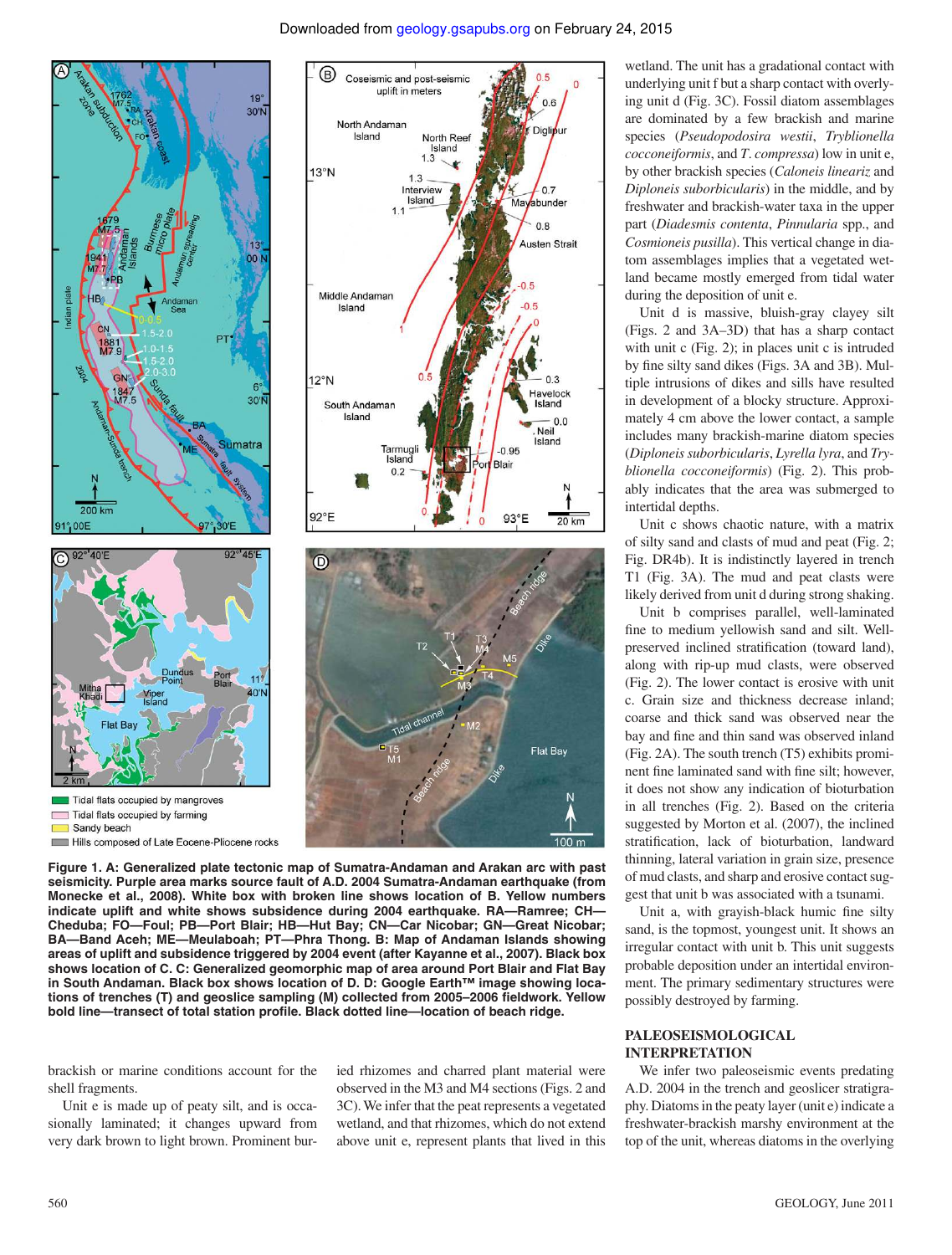Downloaded from geology.gsapubs.org on February 24, 2015



**Figure 2. Lithological sections collected by geoslicer at Mitha Khadi site. Geoslices M1–M5 were collected to identify evidence of past earthquakes preserved in sediment record (see Fig. 1C for location).**





silty clay layer (unit d) show a brackish-marine environment. A sharp contact between units d and e suggests a sudden submergence at the time of the contact (event I; older event). The chaotic nature and the dikes that probably fed it (unit c) indicate liquefaction, and the laminated unit b indicates an ensuing tsunami, both produced by event II.

The radiocarbon (AMS) ages, obtained by dating charred material, rhizomes of vascular plants, and shell fragments, ranged from 60 to 3870 14C yr B.P. (Fig. 2). In situ rhizomes from the upper part of unit e from M2 and M3 gives an age of A.D. 1670–1950 (samples 8 and 10:

**Figure 3. A: East wall of north trench (T1). Prominent sand intrusion in unit d was observed in lower left side of trench. Unit b shows erosive and sharp contact with unit c, abundant reworked mud clasts near top, is devoid of bioturbation, and inclined stratifi cation indicates probable tsunami deposit. Scale is 1.2 m. B: Sketch of east wall of north trench. C: Upper section of geoslice M3 shows inclined stratification toward land and sharp to erosive contact with unit c. Unit b is interpreted as tsunami deposit. (For location, see Fig. 2, column M3.) D: Closeup view of upper part of geoslice M4 (peel sample) showing prominent change in sedimentary facies from massive clay (unit d) and underlying peaty soil (unit e). (For location, see Fig. 2, column M4.) This change is well marked by sharp contact between units d and e. Sharp termination of rhizome was observed in unit e.**

Fig. 2). Because the detrital charred material from unit d gives an age of A.D. 1672–1950, the transition from unit e to unit d is well constrained as ca. 130 yr 14C B.P., which corresponds to calibrated ages of A.D. 1670 or later. Relatively older ages found in the younger stratigraphic units, for example A.D. 1300–1420 (sample 5; see Fig. 2) or  $3220 \pm 40^{14}$ C yr B.P. (sample 14 see Fig. 2) in unit b, or charred material dated as 150 B.C. to A.D. 70 (sample 15, Fig. 2), are considered as due to reworked material.

The two paleoseismological events are significantly different in terms of age and paleoseismological characteristics. Event I occurred ca. A.D. 1670 or later, based on the calibrated radiocarbon ages of in situ plant material and detrital charcoal from the peaty layer. Event II, with liquefaction and a tsunami, occurred after event I. While event I has no evidence for strong ground motions and was associated with clear geological evidence of sudden subsidence, event II was associated with strong ground shaking and a tsunami. The A.D. 2004 event was not accompanied by strong shaking, but did involve a tsunami and subsidence.

We estimate that the amount of subsidence during event I was as much as 1 m. The peaty unit e was deposited in a marshy environment, whereas unit d, with a sharp bottom contact, was deposited in a deeper (probably marine) environment. This height range is approximated by the difference in habitats of diatom species. The dominant diatom species show that the environment was a freshwater or slightly brackish water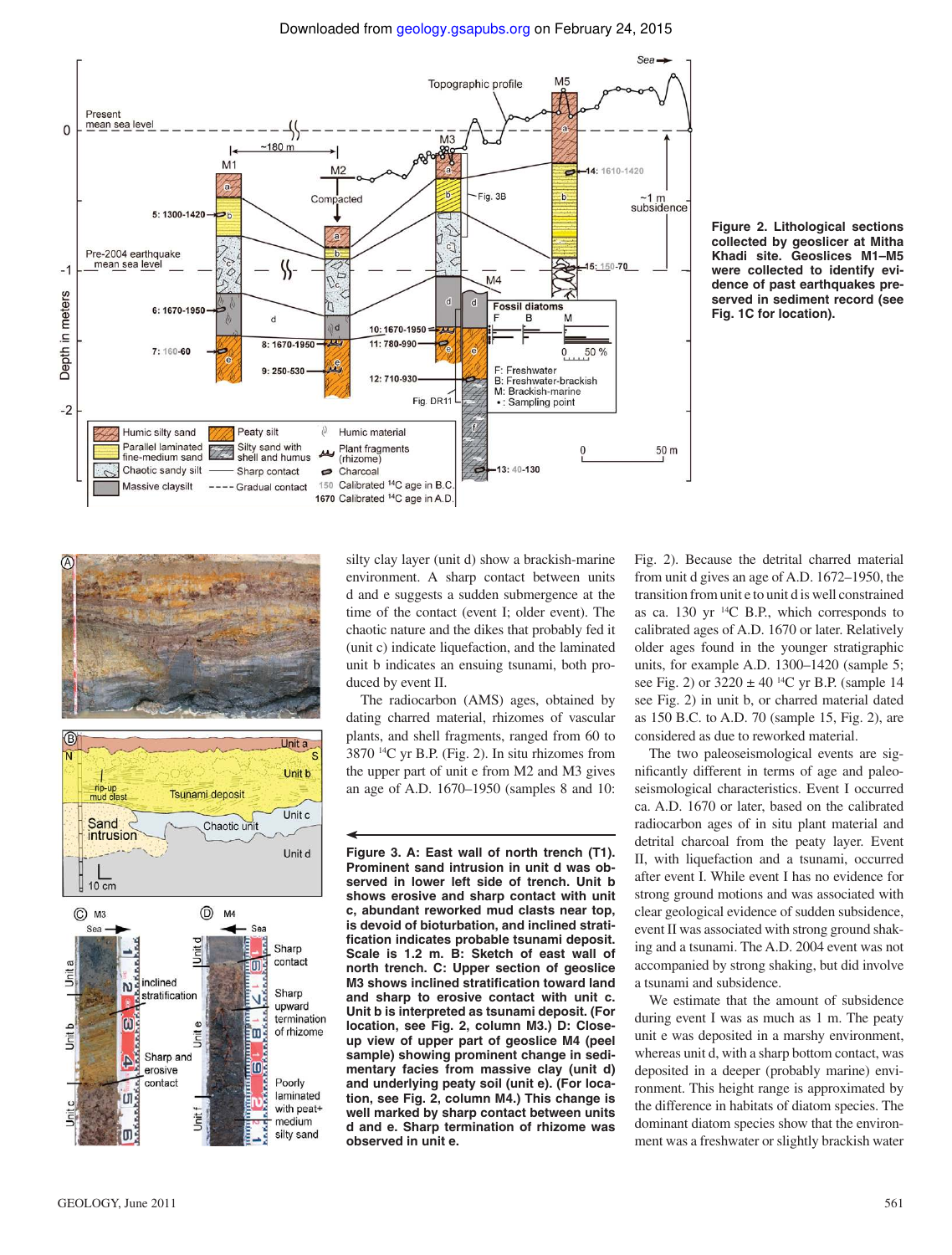marsh before the event, while two of marine taxa (*Diploneis suborbicularis* and *Tryblionella cocconeiformis*) suggest that it became marine between high and mean tides (Kosugi, 1987) after the event. As the present tidal range is 2 m, we approximate the amplitude of submergence to be as much as 1 m.

# **DISCUSSION AND CONCLUSION**

Event I may be correlated with an earthquake on 28 January 1679, among the large earthquakes known from written records in India. The 1679 earthquake was widely felt in the regions from Arakan (Burma), Bengal (Bangladesh), and along the eastern coast of India along Coromandal and Madras (now known as Chennai) (Iyengar et al., 1999), indicating that it was large magnitude ( $M \sim 7.5$ ). It is ambiguous whether this earthquake generated any tsunami around the southern Andaman area (Rajendran et al., 2008).

Event II may be related to a large earthquake on 2 April 1762 in Arakan, as reported in historical records from the coastal region of Myanmar (Cummins, 2007). It has been suggested that this earthquake resulted in uplift of  $\sim$ 3–7 m along the coasts of Ramree, Cheduba, and Foul Islands, located offshore of the Arakan coast of Myanmar (Aung et al., 2008). However, there is no written record of a tsunami.

Studies of tsunami deposits in Thailand have revealed tsunami sand layers dated as ca. 550– 700 14C yr B.P. (ca. A.D. 1300–1450; Jankaew et al., 2008; Fujino et al., 2009). From the sediment stratigraphy, it is suggested that this event was similar to the 2004 Sumatra-Andaman earthquake, and no such event has occurred since then. Also, evidence of past earthquakes, ca. A.D. 1640–1950, has been reported from Aceh, northwestern Sumatra, and another after A.D. 780–990 (Monecke et al., 2008). Event I in Port Blair may be correlated with penultimate tsunami in Sumatra, but not in Thailand. Event I and the A.D. 2004 earthquake had similar effects in Port Blair; however, their sources may be different because they produced different tsunami effects in Thailand.

While no evidence of coseismic land-level change associated with event II was found, it is possible that the area underwent either coseismic or postseismic uplift. If the uplift was not coseismic, it must have been transient in the postseismic period. It did not continue during the entire interseismic period, because the tide gauge data at Port Blair indicates subsidence at a rate of 2.2 mm/yr since A.D. 1916. The reasons to envisage the uplift are (1) the area after event I was under subtidal conditions, as indicated by unit d, and  $(2)$  the area was  $\sim$ 1 m above mean sea level before the 2004 Sumatra-Andaman earthquake, as suggested from the uppermost unit a and the subsidence of 1 m during the 2004 earthquake. Thus, it is inferred that the area underwent subsidence of  $\sim$ 1 m during event I, and possibly an uplift of  $\sim$ 1 m between event I and 2004, either coseismic with event II or during the postseismic period, then subsided by  $\sim$ 1 m in 2004. It is also suggested that the uplift could have been the result of slip in the deeper part of the subducting plate farther eastward, resulting in a different pattern of deformation compared to event I and the 2004 Sumatra-Andaman earthquake. Slip along the deeper section might have resulted in uplift of the area around Port Blair and subsidence farther east.

# **ACKNOWLEDGMENTS**

We acknowledge financial support provided to Malik, Murty, and Dikshit by the Indian National Centre for Ocean Information Services, Hyderabad, and the Department of Science and Technology, New Delhi. The Japanese team acknowledges the Japan Society for the Promotion of Science and the Japan Science and Technology Agency for providing financial support. We are grateful to the Indian Institute of Technology Kanpur, the Geological Survey of Japan, and the University of Tokyo for encouraging this collaboration. We thank Brian Atwater for his valuable suggestions and comments and constant encouragement. We also thank two anonymous reviewers for valuable comments and suggestions. We are grateful to Sudhir Jain for support during this study and Balaji for help at Port Blair.

#### **REFERENCES CITED**

- Ammon, C.J., and 12 others, 2005, Rupture process of the 2004 Sumatra-Andaman earthquake: Science, v. 308, p. 1133–1139, doi:10.1126/ science.1112260.
- Atwater, B.F., Musumi-Rokkaku, S., Satake, K., Tsuji, Y., Ueda, K., and Yamaguchi, D.K., 2005, The Orphan tsunami of 1700: Seattle, London, University of Washington Press, 133 p.
- Aung, T.T., Satake, K., Okamura, Y., Shishikura, M., Swe, W., Saw, H., Swe, T.L., Tun, S.T., and Aung, T., 2008, Geologic evidence for three great earthquakes in the past 3400 years off Myanmar: Journal of Earthquake and Tsunami, v. 2, p. 259–265, doi:10.1142/ S1793431108000335.
- Bilham, R., Engdahl, E.R., Feldl, N., and Satyabala, S.P., 2005, Partial and complete rupture of the Indo-Andaman plate boundary 1847–2004: Seismological Research Letters, v. 76, p. 299– 311, doi:10.1785/gssrl.76.3.299.
- Cisternas, M., and 14 others, 2005, Predecessors of the giant 1960 Chile earthquake: Nature, v. 437, p. 404–407, doi:10.1038/nature03943.
- Cummins, P.R., 2007, The potential for giant tsunamigenic earthquakes in the northern Bay of Bengal: Nature, v. 449, p. 75–78, doi:10.1038/ nature06088.
- Fujino, S., Naruse, H., Matsumoto, D., Jarupongsakul, T., Sphawajruksakul, A., and Sakakura, N., 2009, Stratigraphic evidence for pre-2004 tsunamis in southwestern Thailand: Marine Geology, v. 262, p. 25–28, doi:10.1016/j.margeo .2009.02.011.
- Iyengar, R.N., Sharma, D., and Siddiqui, J.M., 1999, Earthquake history of Indian medieval times: Indian Journal of History of Science, v. 34, no. 3, p. 181–237.
- Jankaew, K., Atwater, B.F., Sawai, Y., Choowong, M., Charoentitirat, T., Martin, M.E., and Prendergast, A., 2008, Medieval forewarning of the 2004 Indian Ocean tsunami in Thailand: Nature, v. 455, p. 1228–1231, doi:10.1038/nature07373.
- Kayanne, H., Ikeda, Y., Echigo, T., Shishikura, M., Kamataki, T., Satake, K., Malik, J.N., Basir, S.R., Chakrabortty, G.K., and Ghosh Roy, A.K., 2007, Coseismic and postseismic creep in the Andaman Islands associated with the 2004 Sumatra-Andaman earthquake: Geophysical Research Letters, v. 34, L01310, doi:10.1029/2006GL028200.
- Kosugi, M., 1987, Limiting factors on the distribution of benthic diatoms in coastal regions—Salinity and substratum: Diatom, v. 3, p. 21–31.
- Lay, T., and 13 others, 2005, The great Sumatra-Andaman earthquake of 26 December 2004: Science, v. 308, p. 1127–1132, doi:10.1126/ science.1112250.
- Malik, J.N., and Murty, C.V.R., 2005, Landscape changes in Andaman and Nicobar Islands (India) due to *Mw* 9.3 tsunamigenic Sumatra earthquake of 26 December 2004: Current Science, v. 88, p. 1385–1386.
- McCalpin, J.P., 1996, Paleoseismology: New York, Academic Press, 588 p.
- Meltzner, A.J., Sieh, K., Abrams, M., Agnew, D.C., Hudnut, K.W., Avouac, J.P., and Natawidjaja, D.H., 2006, Uplift and subsidence associated with the great Aceh-Andaman earthquake of 2004: Journal of Geophysical Research, v. 111, B02407, doi:10.1029/2005JB003891.
- Monecke, K., Finger, W., Klarer, D., Kongko, W., McAdoo, B.G., Moore, A.L., and Sudrajat, S.U., 2008, A 1,000-year sediment record of tsunami recurrence in northern Sumatra: Nature, v. 455, p. 1232–1234, doi:10.1038/nature07374.
- Morton, R.A., Gelfenbaum, G., and Jaffe, B.E., 2007, Physical criteria for distinguishing sandy tsunami and storm deposits using modern examples: Sedimentary Geology, v. 200, p. 184– 207, doi:10.1016/j.sedgeo.2007.01.003.
- Ortiz, M., and Bilham, R., 2003, Source area ad rupture parameters of the 31 December 1881 Mw  $= 7.9$  Car Nicobar earthquake estimated from tsunamis recorded in the Bay of Bengal: Journal of Geophysical Research, v. 108, no. B4, 2215, doi:10.1029/2002JB001941.
- Rajendran, K., Rajendran, C.P., Earnest, A., Ravi Prasad, G.V., Dutta, K., Ray, D.K., and Anu, R., 2008, Age estimates of coastal terraces in the Andaman and Nicobar Islands and their tectonic implications: Tectonophysics, v. 455, p. 53–60, doi:10.1016/j.tecto.2008.05.004.
- Satake, K., and Atwater, B.F., 2007, Long-term perspectives on giant earthquakes and tsunamis at subduction zones: Annual Review of Earth and Planetary Sciences, v. 35, p. 349–374, doi:10.1146/annurev.earth.35.031306.140302.
- Singh, S.K., Ortiz, M., Gupta, H.K., and Ramadas, D.G.A., 2006, Slow slip below Port Blair, Andaman, during the great Sumatra-Andaman earthquake of 26 December 2004: Geophysical Research Letters, v. 33, L03313, doi:10.1029/ 2005GL025025.
- Subarya, C., Chlieh, M., Prawirodirdjo, L., Avouac, J., Bock, Y., Sieh, K., Meltzner, A.J., Natawidjaja, D.H., and McCaffrey, R., 2006, Plate boundary deformation associated with the great Sumatra-Andaman earthquake: Nature, v. 440, p. 46–51, doi:10.1038/nature04522.
- Tobita, M., Suito, H., Imakiire, T., Kato, M., Fujiwara, S., and Murakami, M., 2006, Outline of vertical displacement of the 2004 and 2005 Sumatra earthquakes revealed by satellite radar imagery: Earth, Planets and Space, v. 58, p. 1–4.

Manuscript received 27 August 2010 Revised manuscript received 15 January 2011 Manuscript accepted 2 February 2011

Printed in USA